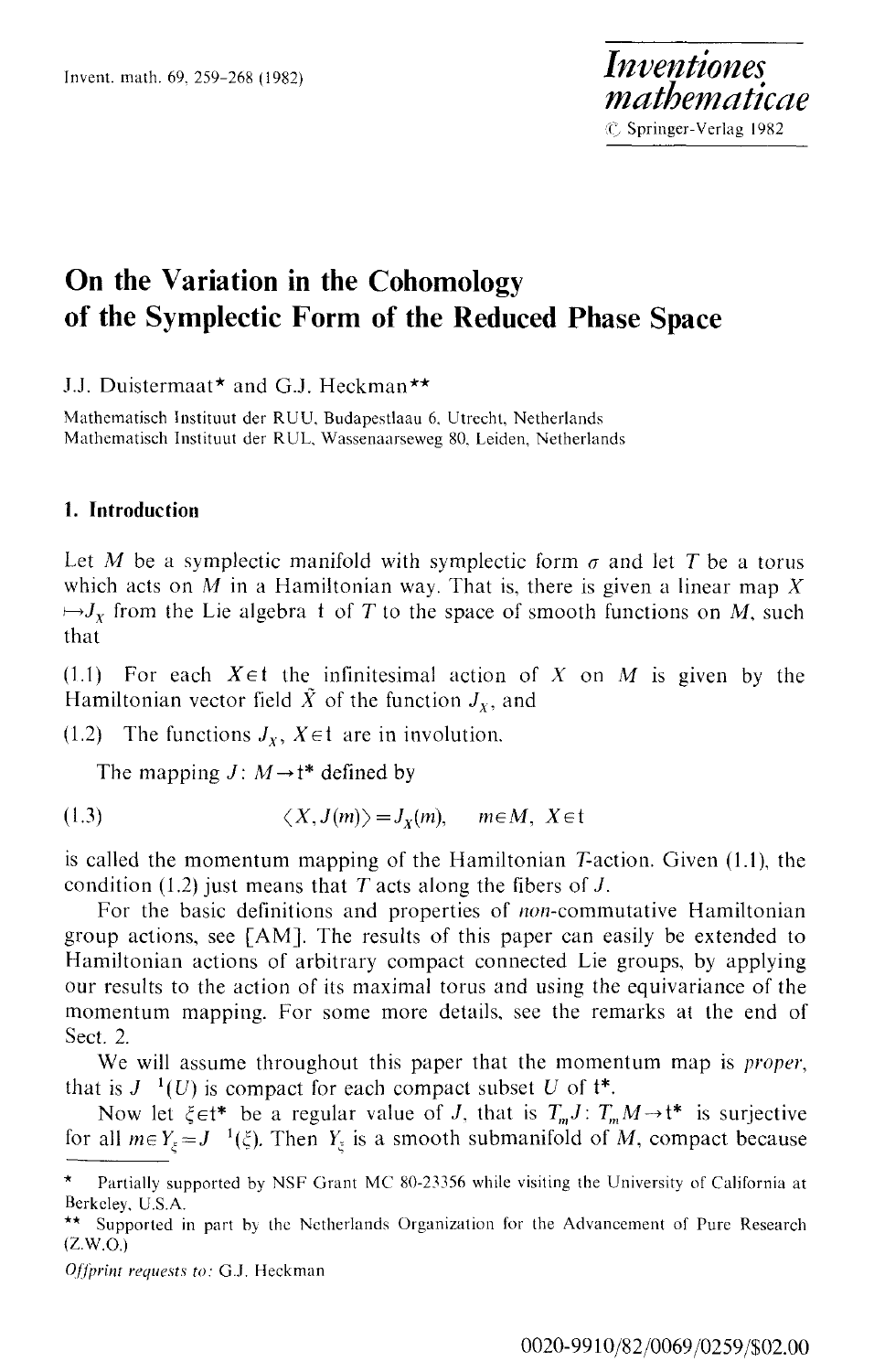J is proper, and the action of T on  $Y_{\varepsilon}$  is locally free. Writing  $i_{\varepsilon}$  for the inclusion  $Y_{\xi} \rightarrow M$ , the T-orbits are just the leaves of the null-foliation of  $i_{\xi}^{*}\sigma$ . So the orbit space  $M_{\zeta} = Y_{\zeta}/T$ , called the reduced phase space, is provided with a unique symplectic form  $\sigma_{\varepsilon}$  such that

$$
(1.4) \t\t\t p_{\xi}^* \sigma_{\xi} = i_{\xi}^* \sigma
$$

where  $p_{\xi}$  denotes the projection  $Y_{\xi} \rightarrow M_{\xi}$ .

However, in general the foliation of  $Y_{\xi}$  by T-orbits is not a fibration because the (finite) stabilizer groups

$$
(1.5) \t\t Tm = {g \in T; g m = m}
$$

may not be locally constant<sup>1</sup>. As a result  $M_{\xi}$  may not be a smooth manifold. But its singularities are of a relatively mild nature. Let  $\Gamma_{\xi}$  be the finite subgroup of T generated by all  $T_m$ ,  $m \in Y_\xi$ . Then we have the diagram

(1.6) 
$$
M \xleftarrow{i_{\xi}} Y_{\xi} \xrightarrow{r_{\xi}} Z_{\xi} = Y_{\xi}/T_{\xi}
$$

$$
M_{\xi} = Y_{\xi}/T
$$

where  $r_{\xi}$ :  $Y_{\xi} \rightarrow Z_{\xi}$  is a finite branched covering and  $q_{\xi}$ :  $Z_{\xi} \rightarrow M_{\xi}$  is a principal  $T/T_{\xi}$ -bundle. This exhibits  $Z_{\xi}$  and  $M_{\xi}$  as V-manifolds in the sense of Satake [S]. Such manifolds, although not necessarily smooth, do carry differentiable structures like differential forms, smooth bundles, etc. In particular  $\sigma_{\xi}$  is a welldefined symplectic form on  $M_{\xi}$ , see [W3]. For our purpose it is also important that the de Rham theorem holds on  $M_{\varepsilon}$ , that is the de Rham cohomology (defined in terms of differential forms on  $M<sub>z</sub>$ ) is canonically isomorphic to the Cech cohomology of  $M_{\zeta}$ .

Now let  $\xi_0$  be a fixed regular value of J and let  $\xi$  vary in a convex open  $\xi_0$ -neighborhood U of regular values. Introduce a T-invariant connection for the fibration  $J: J^{-1}(U) \rightarrow U$ , which can be obtained by averaging an arbitrary connection for  $J$  over  $T$ . Note that the connections for  $J$  form an affine space, and that T acts along the fibers of J. Through  $m \in Y_{\xi_0}$  draw the horizontal curves lying over the straight lines through  $\xi_0$ . This defines a T-equivariant projection

$$
(1.7) \t\t \eta: J^{-1}(U) \to Y_{\xi_C}
$$

such that for each  $\xi \in U$  the restriction  $\eta | Y_{\xi} : Y_{\xi} \to Y_{\xi_0}$  is a T-equivariant diffeomorphism. This induces a smooth family of diffeomorphisms  $M_{\xi} \rightarrow M_{\xi_0}$  which allows us to identify the cohomology groups of  $M_{\xi}$  with the ones of the fixed space  $M_{\xi_0}$ . Because two such local trivializations differ by maps which are homotopic to the identity, this identification of  $H^*(M_{\zeta})$  with  $H^*(M_{\zeta})$  is canonical. In particular this allows us to compare the cohomology classes  $[\sigma_{\xi}] \in H^2(M_{\xi}, \mathbb{R}) \cong H^2(M_{\xi_0}, \mathbb{R})$  for various  $\xi \in U$ .

If T is a maximal torus in a simple compact connected Lie group G and T acts on a coadjoint orbit of G in  $g^*$ , then this phenomenon does actually occur unless G is of type A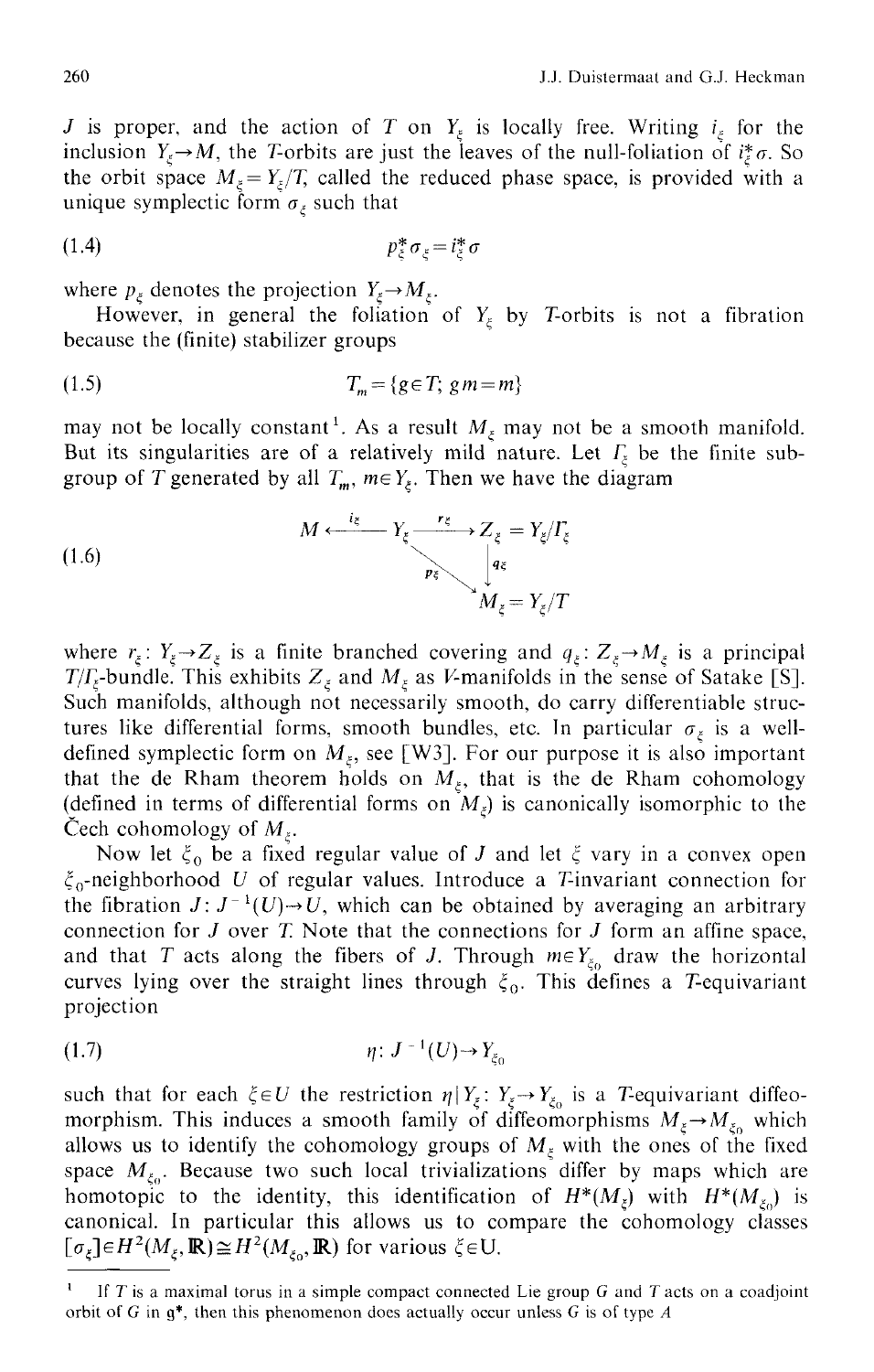Variation of the Symplectic Form of the Reduced Space 261

On the other hand the principal  $T/T_{\varepsilon}$ -bundle  $q_{\varepsilon}$ :  $Z_{\varepsilon} \rightarrow M_{\varepsilon}$  is, up to equivalence, given by an element  $v_{\xi} \in H^1(M_{\xi}, T/\overline{T_{\xi}})$ ; here V denotes the sheaf of germs of continuous V-valued functions. The short exact sequence

$$
(1.8) \t\t 0 \longrightarrow A_{\xi} \longrightarrow t \xrightarrow{\text{exp}} T/I_{\xi} \longrightarrow 0,
$$

with

$$
(1.9) \t\t A_{\xi} = \{X \in \mathfrak{t}; \exp X \in \varGamma_{\xi}\}\t\t A_{\xi} = \{X \in \mathfrak{t}; \exp X \in \varGamma_{\xi}\}\t\t B_{\xi} = \{X \in \mathfrak{t}; \exp X \in \varGamma_{\xi}\}\t\t B_{\xi} = \{X \in \mathfrak{t}; \exp X \in \varGamma_{\xi}\}\t\t B_{\xi} = \{X \in \mathfrak{t}; \exp X \in \varGamma_{\xi}\}\t\t B_{\xi} = \{X \in \mathfrak{t}; \exp X \in \varGamma_{\xi}\}\t\t B_{\xi} = \{X \in \mathfrak{t}; \exp X \in \varGamma_{\xi}\}\t\t B_{\xi} = \{X \in \mathfrak{t}; \exp X \in \varGamma_{\xi}\}
$$

being equal to the integral lattice of  $T/\Gamma_{\epsilon}$ , leads to the isomorphism

$$
(1.10) \t\t 0 \longrightarrow H^1(M_{\xi}, \underline{T/T_{\xi}}) \xrightarrow{\delta} H^2(M_{\xi}, A_{\xi}) \longrightarrow 0
$$

because the sheaf  $\underline{t}$  is fine and therefore  $H^j(M_\xi, \underline{t})=0$  for  $j=1,2$ . So the fiber bundle  $q_{\xi}$ :  $Z_{\xi} \rightarrow M_{\xi}$  is equally characterized by the element  $c = \delta(v_{\xi}) \in$  $H^2(M_\xi, A_\xi)$ , called the Chern class of the bundle. As a topological class, c is constant as a function of  $\xi \in U$ . Indeed, the above T-equivariant trivialization of *J* shows that  $A_{\xi} = A_{\xi_0}$  for all  $\xi \in U$ . Secondly,  $\xi \mapsto \delta(v_{\xi})$  is continuous and takes values in the fixed lattice

$$
H^{2}(M_{\xi}, A_{\xi}) = H^{2}(M_{\xi}, A_{\xi_{0}}) \cong H^{2}(M_{\xi_{0}}, A_{\xi_{0}})
$$

in  $H^2(M_{\xi_0}, t)$ . We are now able to formulate our main result.

**1.1 Theorem.** Let  $\xi, \xi_0 \in \mathfrak{t}^*$  *lie in the same connected component C of the set of regular values of the momentum map J. Then* 

$$
[\sigma_{\xi}] = [\sigma_{\xi_0}] + \langle c, \xi - \xi_0 \rangle
$$

where  $c \in H^2(M_\zeta, A_\zeta)$  denotes the (common) Chern class of the fibrations  $q_{\zeta}: Z_{\zeta} \to M_{\zeta}, \ \zeta \in \dot{C},$  and we have used the canonical identification of the  $H^2(M_{\zeta}, \mathbb{R})$ *along any*  $\zeta$ *-path in C from*  $\xi_0$  *to*  $\xi$ *.* 

The proof of Theorem 1.1 will be given in Sect. 2. In Sect. 3 we discuss its Corollary that the push forward of the canonical measure on M under the momentum map J is a measure on t\* which has a *piecewise polynomial density*  (assuming that J has regular points in each connected component of  $M$ ). This Corollary was conjectured in some very stimulating discussions with Atiyah and Guillemin, and was the starting point for our paper. In turn, if  $M$  is compact, the property that  $J_{*}(dm)$  has a piecewise polynomial density leads to an explicit formula (4.6) for the oscillatory integral

(1.12) 
$$
\int_{M} e^{i \langle X, J(m) \rangle} dm, \qquad X \in \mathfrak{t}.
$$

In the case that T acts on a coadjoint orbit as in footnote  $\frac{1}{1}$  this is a wellknown formula of Harish-Chandra [HI. He obtained this formula as a consequence of the computation of the radial part of the G-invariant differential operators on q. Conversely the formula for the radial part can be obtained from the formula (1.12) using the theory of Fourier integrals. For the relation with the characters of irreducible representations of  $G$ , see Kirillov [K]. His first proof is close to our approach, see the last remark in our Sect. 2.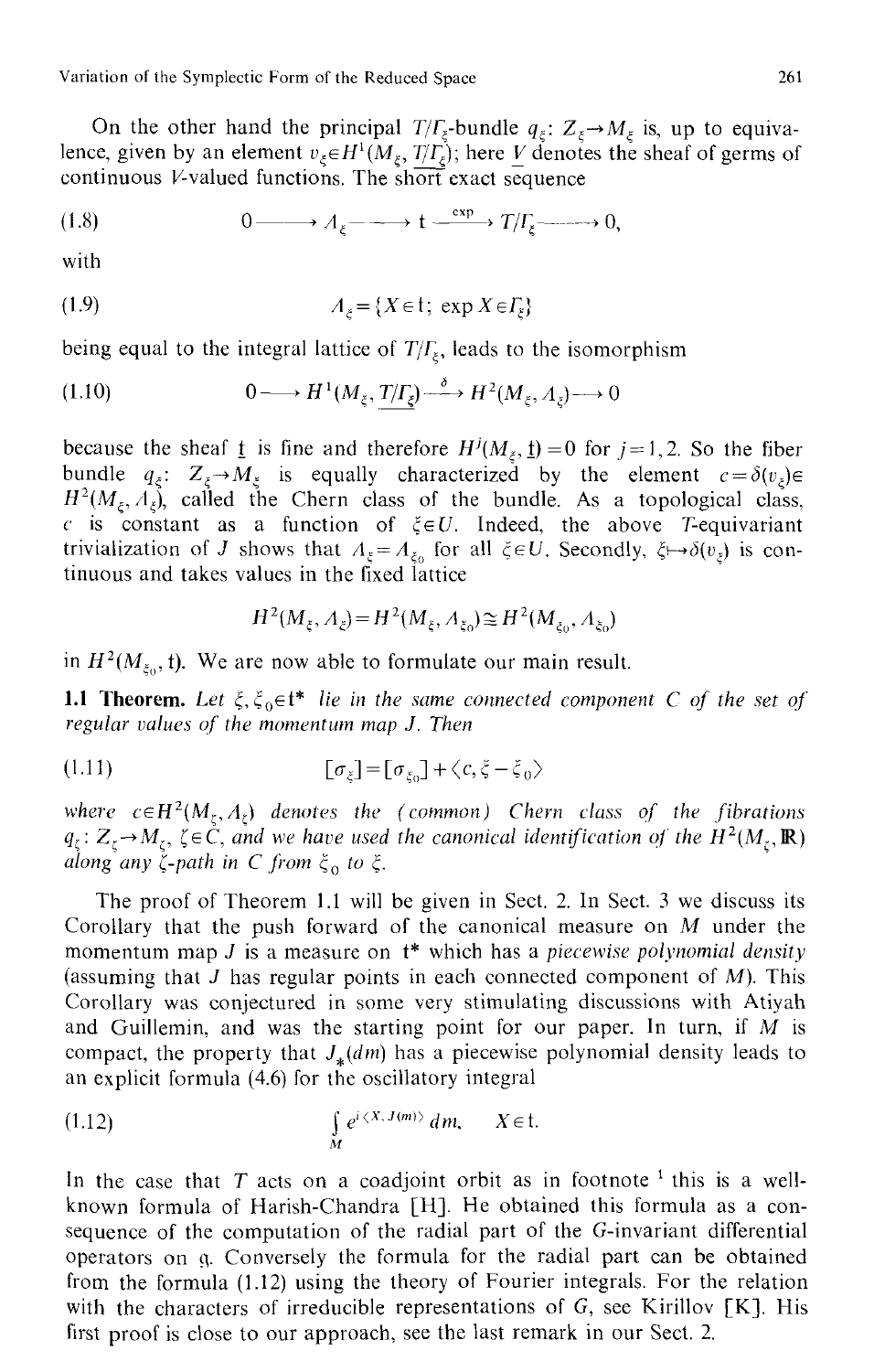Another application of Theorem 1.1 appears if  $M$  actually is a Kähler manifold with Kähler form equal to  $\sigma$ . Assuming that  $\lceil \sigma \rceil \in H^2(M, \mathbb{Z})$  there is a holomorphic line bundle L over M with Chern class  $\lceil \sigma \rceil$ . Assuming that T acts holomorphically on L one gets a (finite dimensional) representation  $\rho$  of T on the space of holomorphic sections of  $L$ . Now assume that  $T$  acts freely on the inverse image under  $J$  of a connected component  $C$  of the set of regular values of J. Take  $\xi$  in C which moreover is integral in the sense that

(1.13) 
$$
t \mapsto \exp 2\pi i \langle \log t, \xi \rangle
$$

defines a (1-dimensional) representation  $\rho_{\xi}$  of T. The main theorem of [GS2] states that in this situation  $[\sigma_{\xi}]$  is equal to the Chern class of a holomorphic line bundle  $L_{\xi}$  over  $M_{\xi}$  and that the space of holomorphic sections of  $L_{\xi}$  is canonically isomorphic to the space of  $(\rho_{\xi}, \rho)$ -intertwining mappings. In particular its dimension is equal to the multiplicity of  $\rho_{\zeta}$  in  $\rho$ .

On the other hand the Hirzebruch-Riemann-Roch formula<sup>2</sup> states that

(1.14) 
$$
\sum (-1)^j \dim H^j(M_\xi, \underline{L}_\xi) = \int_{M_\xi} \tau_\xi e^{[\sigma_\xi]}
$$

where  $\tau_{\xi}$  denotes the Todd class of the tangent bundle of  $M_{\xi}$  (regarded as a complex vector bundle). Being a topological class  $\tau_{\xi}$  does not vary for  $\xi$  in C, and the conclusion is that the restriction of  $(1.14)$  to the integral values in C is a polynomial in  $\xi$  of degree less than or equal to  $\dim_{\mathcal{C}}(M_*)$ .

Under suitable positivity conditions the Kodaira vanishing theorem gives that  $H^{j}(M_{\xi}, \underline{L}_{\xi}) = 0$  for  $j > 0$ , so in the case (1.14) is a formula for the multiplicity of  $\rho_{\xi}$  in  $\rho$ , which therefore is a polynomial<sup>3</sup> when restricted to the set of all integral  $\zeta \in C$ .

We finally mention that the principle of Theorem 1.1 has been applied before by Weinstein [W2], [W3]. He considers the circle action of the geodesic flow on the tangent bundle of a Riemannian manifold all of whose geodesics are closed. Here  $[\sigma_{\xi}] \rightarrow 0$  as  $\xi \rightarrow 0$ , so that  $[\sigma_1] = c$  if we write  $t^* = \mathbb{R}$ . This leads to a strong conclusion about the Riemannian volume of the manifold. In this way Theorem 1.1 can be regarded as a more or less straightforward generalization of the basic idea of [W2], [W3].

### **2. Proof of the Theorem**

For simplicity, write  $Y=Y_{\xi_0}$ . Using the mapping  $\eta$  of (1.7) we get a trivialization

$$
(2.1) \t\t\t J \times \eta: J^{-1}(U) \to U \times Y
$$

<sup>&</sup>lt;sup>2</sup> In this form the Hirzebruch-Riemann-Roch formula does not hold for Kähler V-manifolds, being the reason for the assumption that T acts freely on  $J^{-1}(C)$ . However, both [GS2] and the Hirzebruch-Riemann-Roch formula can probably be modified for Kähler-V-manifolds, making that we could drop the assumption that T acts freely on  $J^{-1}(C)$ 

More generally, if  $T$  acts only effectively on  $M$  then the Lefschetz fixed point formula (applied to the T-action on M) implies that the multiplicity of  $\rho_{\xi}$  in  $\rho$  is polynomial in  $\xi$  for those  $\xi \in C$ which are congruent modulo the weight lattice of  $T/\Gamma$ <sub>z</sub>. For the Lefschetz fixed point formula with fixed manifolds rather than fixed points see [AS]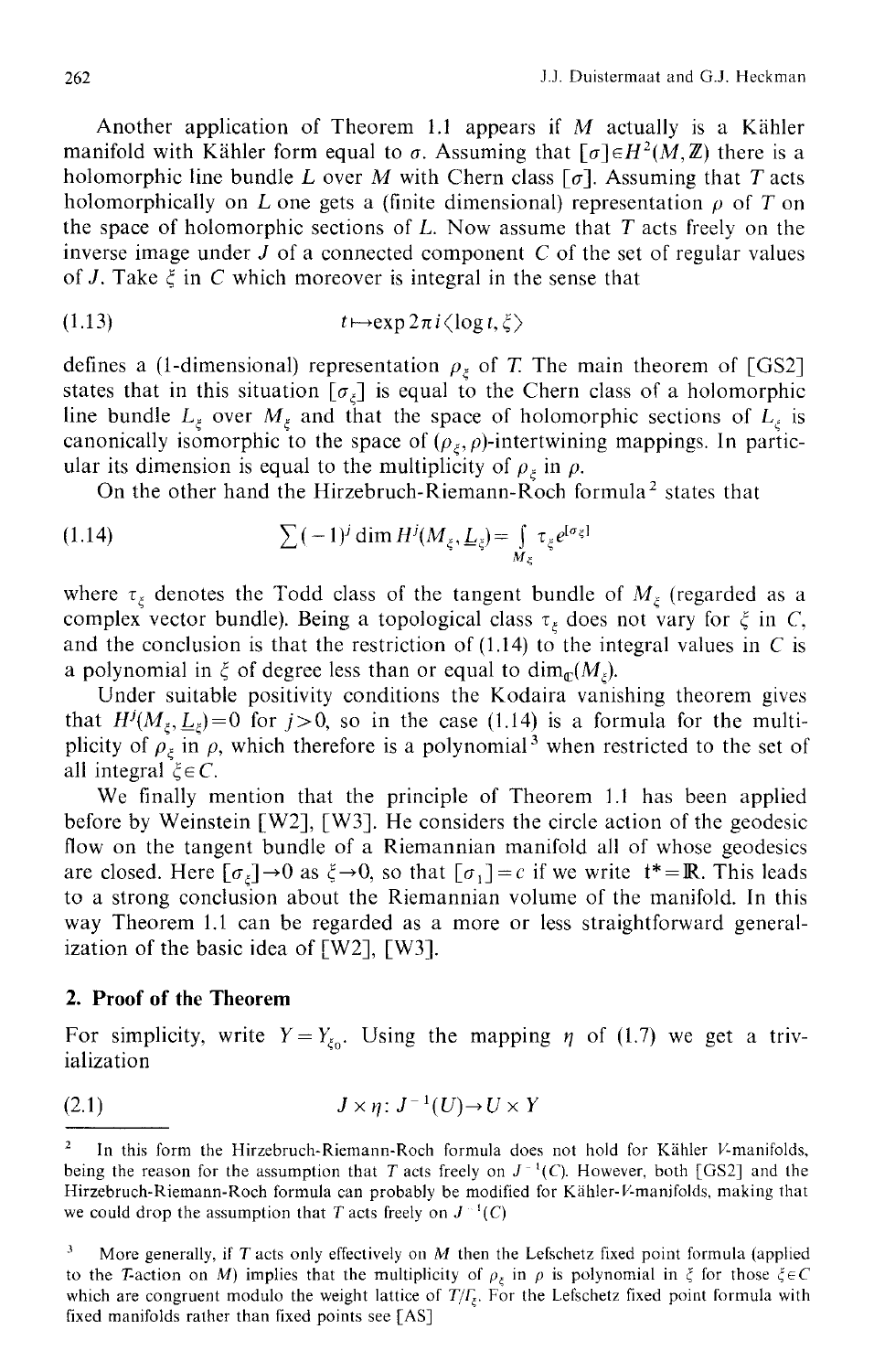which allows us to replace M by  $U \times Y$ . Because of the T-equivariance of  $\eta$ , T acts only in the second component in a way which does not depend on the first component. Note that in this trivialization the momentum map is equal to projection onto the first component. All  $M_{\varepsilon} = Y_{\varepsilon}/T$  are now identified with  $Y/T$ . Writing  $\Gamma = \Gamma$  (which does not depend on  $\xi \in U$ ) all  $Z_z = Y_z/\Gamma$  get identified with  $Z = Y/\Gamma$ , which is a principal  $T/\Gamma$ -bundle over  $Y/T$ . The only object which now still depends on  $\xi$  is  $\sigma_{\xi}$ , determined by

$$
(2.2) \t\t\t p^* \sigma_{\xi} = i_{\xi}^* \sigma.
$$

Here p is the projection  $Y \rightarrow Y/T$  and  $i_{\xi}: y \mapsto (\xi, y)$  the embedding of Y in  $U \times Y$ at the level  $\xi$ .

For  $\lambda \in \mathfrak{t}^*$  we denote by  $\hat{c}_i$  differentiation in the direction of the constant vector field  $\lambda$ . Write  $\tilde{\lambda}=(\lambda,0)$  for the horizontal vector field in  $U \times Y$  over  $\lambda$ . Then

(2.3) 
$$
p^*(\partial_{\lambda}\sigma_{\xi}) = \partial_{\lambda}(p^*\sigma_{\xi}) = \partial_{\lambda}(\mathbf{i}^*_{\xi}\sigma) = \mathbf{i}^*_{\xi}(\mathscr{L}_{\lambda}\sigma) = \mathbf{i}^*_{\xi}(d(\lambda \sqcup \sigma)) = d(\mathbf{i}^*_{\xi}(\lambda \sqcup \sigma)).
$$

Here  $\mathcal{L}_v$  denotes the Lie derivative with respect to the vector field v; the 4th identity follows because  $d\sigma=0$ .

For each  $m \in Y$ ,

(2.4) (~r : ).~--.i\*()7 ~ a),,

belongs to  $(t^*)^* = t$ , so this defines a t-valued 1-form  $\alpha_{\zeta}$  on Y. Taking inner product with the infinitesimal action  $\tilde{X}$  of  $X \in \mathfrak{t}$  we get

$$
(2.5) \qquad \qquad \langle \tilde{X} \sqcup \alpha_{\xi}, \lambda \rangle_{m} = (\tilde{X} \sqcup (\tilde{\lambda} \sqcup \sigma))_{m} = (dJ_{X})_{m}(\tilde{\lambda}_{m}) = \langle X, \lambda \rangle
$$

because  $\tilde{X} \Box \sigma = -dJ_x$  (this convention has to be taken if  $\sum dp_i \wedge dq_i$  is the symplectic form in the *(p,q)-space).* Relation (2.5) then expresses that the restriction of  $\sigma_m$  to  $t \times t^*$ , considered as a subspace of  $T_m M$  under the map  $(X, \lambda) \mapsto (\tilde{X}_m, \tilde{\lambda}_m)$ , is equal to the standard symplectic form on  $t \times t^*$ .

Because  $\alpha_{\xi}$  is obviously T-(hence  $\Gamma$ -)invariant there is a unique t-valued 1form  $\beta_{\varepsilon}$  on  $Z = Y/\Gamma$  such that

$$
(2.6) \t\t\t\t $r^* \beta_{\xi} = \alpha_{\xi},$
$$

here r is the projection  $Y \rightarrow Y/\Gamma$ . But now (2.5) exhibits  $\beta_{\xi}$  as a connection form for the principal *T*/*F*-fibration *q*:  $Z \rightarrow Y/T$ . As a consequence

$$
(2.7) \t\t d\beta_{\xi} = q^* \Omega_{\xi}, \t d\alpha_{\xi} = p^* \Omega_{\xi}
$$

for a uniquely determined closed t-valued 2-form  $\Omega_{\varepsilon}$  on the V-manifold *Y*/*T*, called the *curvature* of the  $Ker(\beta)$ -connection in the fiber bundle q. Collecting (2.3), (2.4) and (2.7) we get

$$
(2.8) \qquad \{ \lambda \mapsto p^*(\partial_{\lambda} \sigma_{\xi}) \} = \{ \lambda \mapsto \langle p^* \Omega_{\xi}, \lambda \rangle \}
$$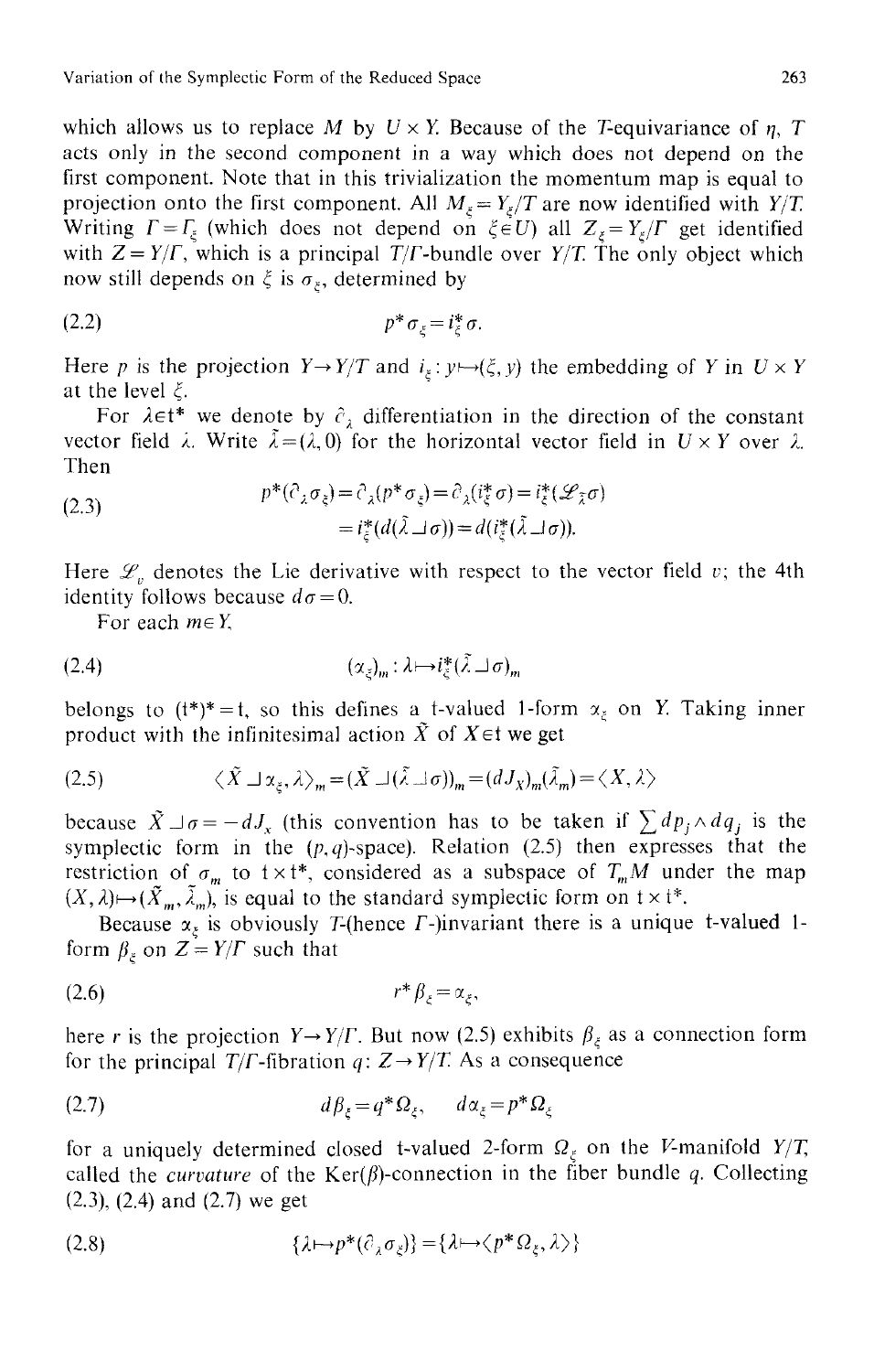and using that  $p$  is a submersion this in turn implies that

$$
(2.9) \qquad \{ \lambda \mapsto \partial_{\lambda} \sigma_{\xi} \} = \{ \lambda \mapsto \langle \Omega_{\xi} \lambda \rangle \}.
$$

On the other hand the general theory of connections (see for instance  $[L]$ ) tells that the cohomology class of the curvature of the connection is equal to the Chern class of the bundle, hence

(2.10) 
$$
\partial_{\lambda}[\sigma_{\xi}] = \langle c, \lambda \rangle, \text{ independent of } \xi.
$$

This proves Theorem 1.1.

*Remarks.* In the case of a Hamiltonian action of a non-abelian compact connected Lie group G on a symplectic manifold  $\tilde{M}$ , with momentum mapping  $\tilde{J}: M \rightarrow \mathfrak{q}^*$  we can make the following reduction. By means of an inner product, which is invariant under the adjoint action, we identify  $g$  with  $g^*$  intertwining the adjoint with the coadjoint action. Then, if  $\xi$  is a regular value of  $\tilde{J}$ , its centralizer in G is a maximal torus T in G. The Lie algebra  $t$  of T is a local cross section for the adjoint action. Therefore  $M = J^{-1}(t_{res})$  is a symplectic submanifold of  $\tilde{M}$ , invariant under the T-action. The T-action on M is Hamiltonian with momentum mapping *J* equal to  $\tilde{J}|M$ . So the reduced phase space at  $\zeta$  for the G-action on  $\tilde{M}$  is equal to the reduced phase space at  $\zeta$  for the Taction on M. The cohomology class of its symplectic form therefore depends linearly on  $\zeta$  when we restrict  $\zeta$  to a connected component of the regular set in the Lie algebra of a maximal torus. On the other hand the equivariance of the momentum mapping makes it constant along the (co-)adjoint orbits. Put together this gives a complete descrition on the regular set in  $g^*$  in the nonabelian case as well.

As pointed out to us by Alan Weinstein, it is interesting to apply this to the left action of G on  $\tilde{M} = T^* G$ , the cotangent bundle of G. Identifying  $T^* G$ with  $G \times g^*$  using the left-trivialization, the momentum mapping  $\hat{J}: G$  $\times$  q<sup>\*</sup>  $\rightarrow$ q<sup>\*</sup> is equal to

$$
\tilde{J}: (g,\xi) \mapsto {}^t \mathrm{Ad} \ g^{-1}(\xi).
$$

The reduced phase spaces are the complex flag manifolds  $G/G_{\varepsilon}$  with  $G_{\varepsilon}$  the stabilizer of  $\xi$  for the coadjoint action. If  $\xi$  is regular then  $G_{\xi}$  is a maximal torus T in G and  $\lbrack \sigma_z \rbrack \in H^2(G/T)$  is equal to the image of  $\lbrack \xi \rbrack \in H^1(T)$  via the "transgression":  $H^1(\overline{T}) \to H^2(G/T)$  for the fibration  $\overline{G} \to G/T$ . This example of our Theorem 1.1 occurs already for instance in the exposition of Serre [Se] of the Borel-Weil theorem.

# **3. The Push Forward of the Liouville Measure**

In this section we assume that  $M$  is connected, which is not a serious restriction because we can simply restrict the discussion to connected components of M. Secondly we may replace T by  $T/T_M$  where

$$
(3.1) \t\t T_M = \bigcap_{m \in M} T_m
$$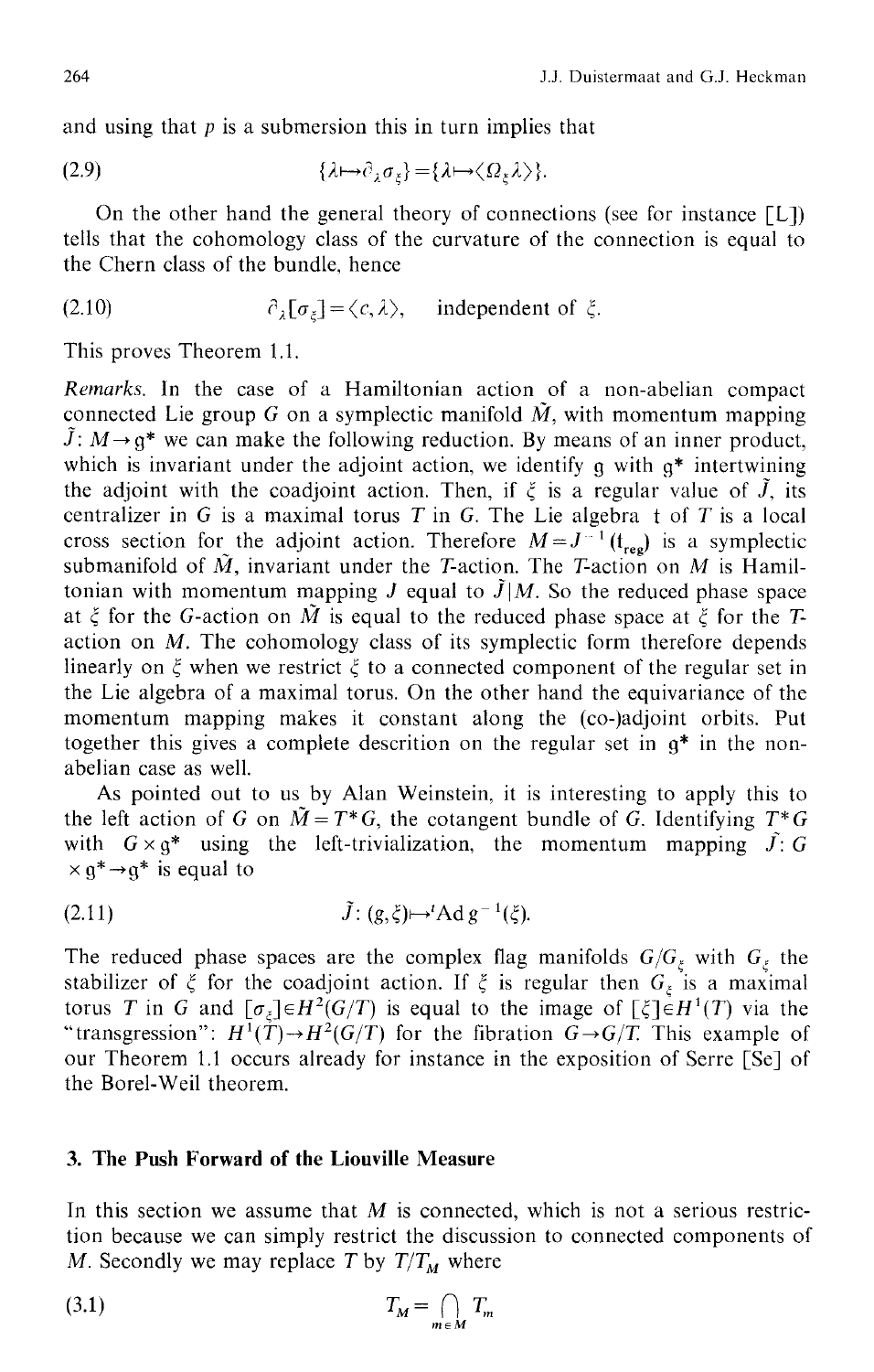denotes the common stabilizer of all elements of M. The effect of this is that now

(3.2) ~ T m={l}, rn~M

that is  $T$  acts effectively on  $M$ .

Recall that locally there are only finitely many possibilities for the  $T_m$ ,  $m \in M$ . For any closed subgroup S of T the fixed point set Fix(S) is a closed symplectic submanifold of M. This can be seen using the equivariant Darboux lemma, see [W1]. Collecting the  $Fix(S)$ 's which are not open we get a locally finite collection of closed submanifolds of codimension  $\geq 2$ , whose complement we denote by M'. If on the other hand  $Fix(S)$  is open then, being also closed and M being connected,  $Fix(S) = M$ , that is  $S = \{1\}$  in view of (3.2). So  $m \in M'$ means that  $m \notin Fix(S)$  for all  $S = \{1\}$ , or  $T_m = \{1\}$ . We have proved

3.1 Lemma. *The assumptions that M is connected and that T acts effectively on M* imply that the set *M'* on which *T* acts freely is equal to the complement of a *locally finite union of closed symplectic submanifolds of codimension*  $\geq 2$ *. In particular M' is open, connected, dense, and*  $M \setminus M'$  *has measure O. Also*  $T_m J$  *is surjective for all m* $\in$ *M'.* 

After these preparatory remarks we consider now the following measures

*dm* is the Liouville measure of  $(M, \sigma)$ , defined by the volume form  $\frac{1}{M} \sigma^n$ ,  $2n = \dim M$ .

(3.3) *dt* is the normalized Haar measure on T; write  $l = \dim T$ .

*dX* is the corresponding Lebesgue measure on t.

 $d\xi$  is the dual Lebesgue measure on  $t^*$ .

The assumption that *J* is proper implies that the push forward  $J_{\ast}(dm)$  of *dm* under *J* is a measure in  $t^*$  (Regarding measures as continuous linear forms on the space of compactly supported continuous functions,  $J_*$  is equal to the transposed of  $J^*$ , which is the pull back of functions by  $J$ ). The additional assumptions that  $M$  is connected and  $T$  acts effectively on  $M$  imply in view of Lemma 3.1 that

$$
(3.4) \t\t J_* (dm) = f d \xi
$$

for a locally integrable function  $f$  on  $t^*$ . Of course  $f$  is smooth at the regular values  $\xi$  of J and using the Fubini theorem one gets that  $f(\xi)$  is equal to the volume of  $Y_{\xi} = J^{-1}(\xi)$  with respect to the quotient of *dm* by  $J^*d\xi$ . In turn,  $dm/J^*d\zeta$  is locally given by the  $2n-l=2(n-l)+l$ -form

(3.5) 
$$
\frac{1}{(n-1)!} (i_{\xi}^* \sigma)^{n-1} \wedge \omega
$$

(signs are irrelevant for measures), where  $\omega$  is an *l*-form which on the T-orbits takes the value  $\pm 1$  on an *l*-tuple  $(\tilde{X}_1, ..., \tilde{X}_l)$  such that  $dX(\tilde{X}_1, ..., \tilde{X}_l) = 1$ .

However, the trivialization (2.1) showed that the T-action locally does not depend on  $\xi$  which shows that  $p_{\xi}(M' \cap Y_{\xi}) = M'_{\xi}$  is equal to the complement of a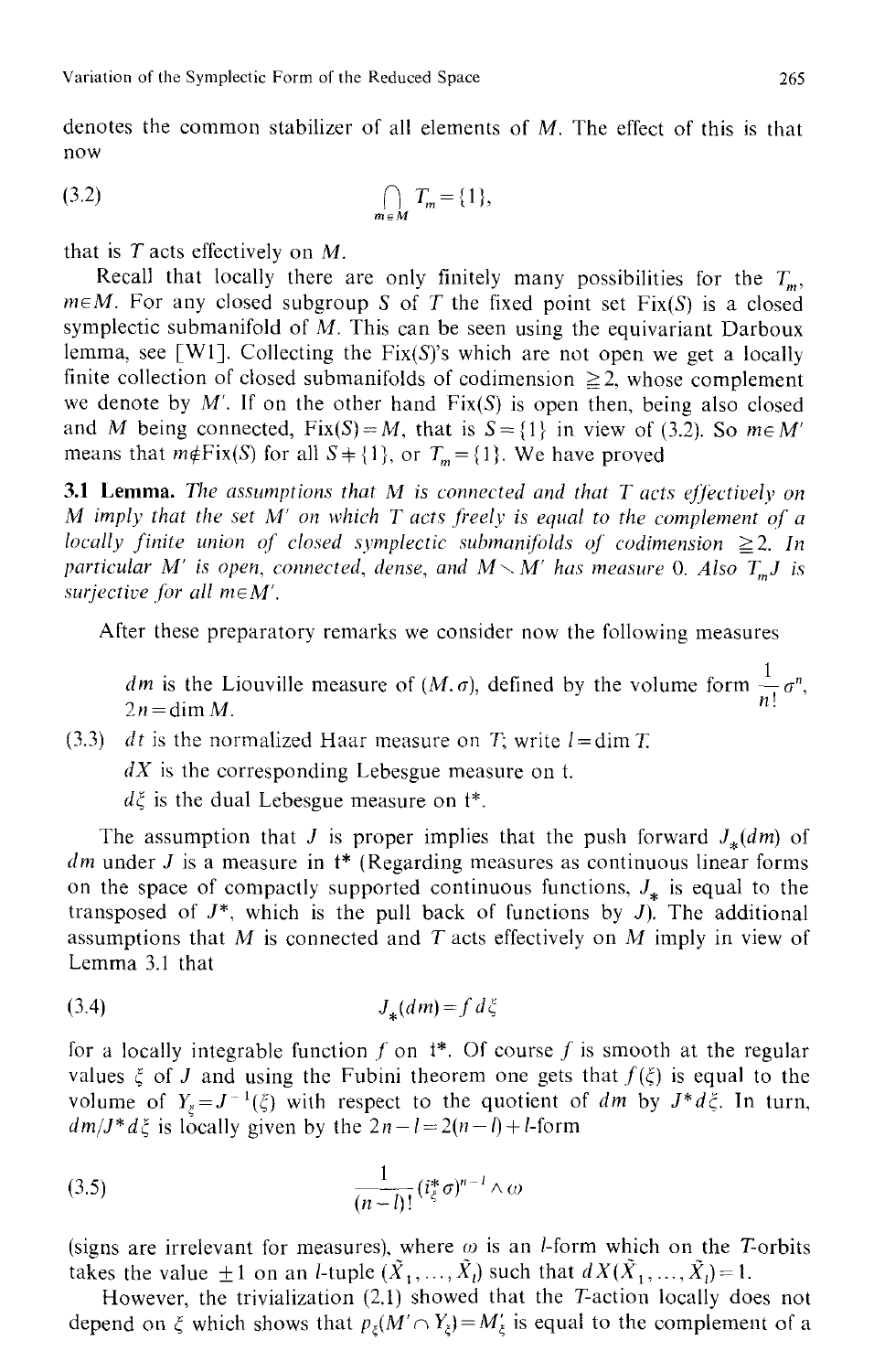finite union of closed symplectic (V-)submanifolds of  $M_{\zeta}$  of codimension  $\geq 2$ . Because  $p_{\xi}: M' \cap Y_{\xi} \to M'_{\xi}$  is a principal T-fibration we get in view of (3.5) and the convention that vol(T)=1 that the volume of  $M' \cap Y_{\xi}$  is equal to the volume of  $M'_{\xi}$  with respect to its Liouville measure. Because the complements have measure zero we have proved

3.2 Proposition. *Let M be connected and T act effectively on M. Then the density f of J,(dm) satisfies* 

(3.6) 
$$
f(\xi) = \int_{M_{\xi}} \frac{1}{(n-l)!} (\sigma_{\xi})^{n-l} = \left\langle [M_{\xi}], \frac{1}{(n-l)!} [\sigma_{\xi}]^{n-l} \right\rangle
$$

*for each regular value*  $\zeta$  *of J. Here M<sub>* $\zeta$ *</sub> has been given the orientation of*  $(\sigma_{\zeta})^{n-1}$ *and* [ $M_z$ ] *denotes the corresponding orientation class in*  $H_{2(n-1)}(M_z, \mathbb{Z})$ .

Combining (3.6) with (1.11) now immediately yields

**3.3 Corollary.** *f* is a polynomial (of degree  $\leq n-l$ ) on each connected com*ponent of the set of regular values of the momentum map.* 

## **4. An Oscillatory Integral**

In this section we assume that  $M$  is connected,  $T$  acts effectively on  $M$ , and moreover that M is *compact.* As already observed in the introduction of Sect. 3, Fix(T) is a finite union of compact connected symplectic submanifolds  $M_i$  of even codimension  $2n_i>0$ . More precisely, near each  $m_0 \in M_j$  there is a canonical system of coordinates  $(p_1, ..., p_n, q_1, ..., q_n)$  in which the T-action is linear. That means that we can arrange these coordinates such that the Hamilton functions  $J_x$  have the following standard quadratic form

(4.1) 
$$
J_X(m) = J_X(m_0) + \sum_{k=1}^m \omega_{jk}(X) (p_k^2 + q_k^2)/2.
$$

Here the coefficients  $\omega_{ik}(X)$  depend linearly on  $X \in \mathfrak{t}$ , that is  $\omega_{jk} \in \mathfrak{t}^*$ . Note that these objects are well-defined and constant along each  $M_i$ .

The fact that the corresponding Hamilton vector fields generate an action of T implies that necessarily

$$
\omega_{ik}(X) \in 2\pi \mathbb{Z} \quad \text{if } X \in \text{Ker} \exp,
$$

that is

$$
\lambda_{jk} = \frac{1}{i} \omega_{jk}
$$

is a weight of T. In fact, providing the real  $(p, q)$ -space with a multiplication by i, called J, such that  $\sigma(J\cdot, \cdot)$  is an inner product (for the standard symplectic form  $\sum dp_k \wedge dq_k$  this means that  $q_k = p_k \circ J$ , the  $\lambda_{jk}$  are the weights for the complex linear representation of T on the tangent space of M at  $m_0$ . It is also obvious that  $M_i$  is the set of  $(p, q)$  such that  $p_k = q_k = 0$  if  $\lambda_{jk} \neq 0$ , so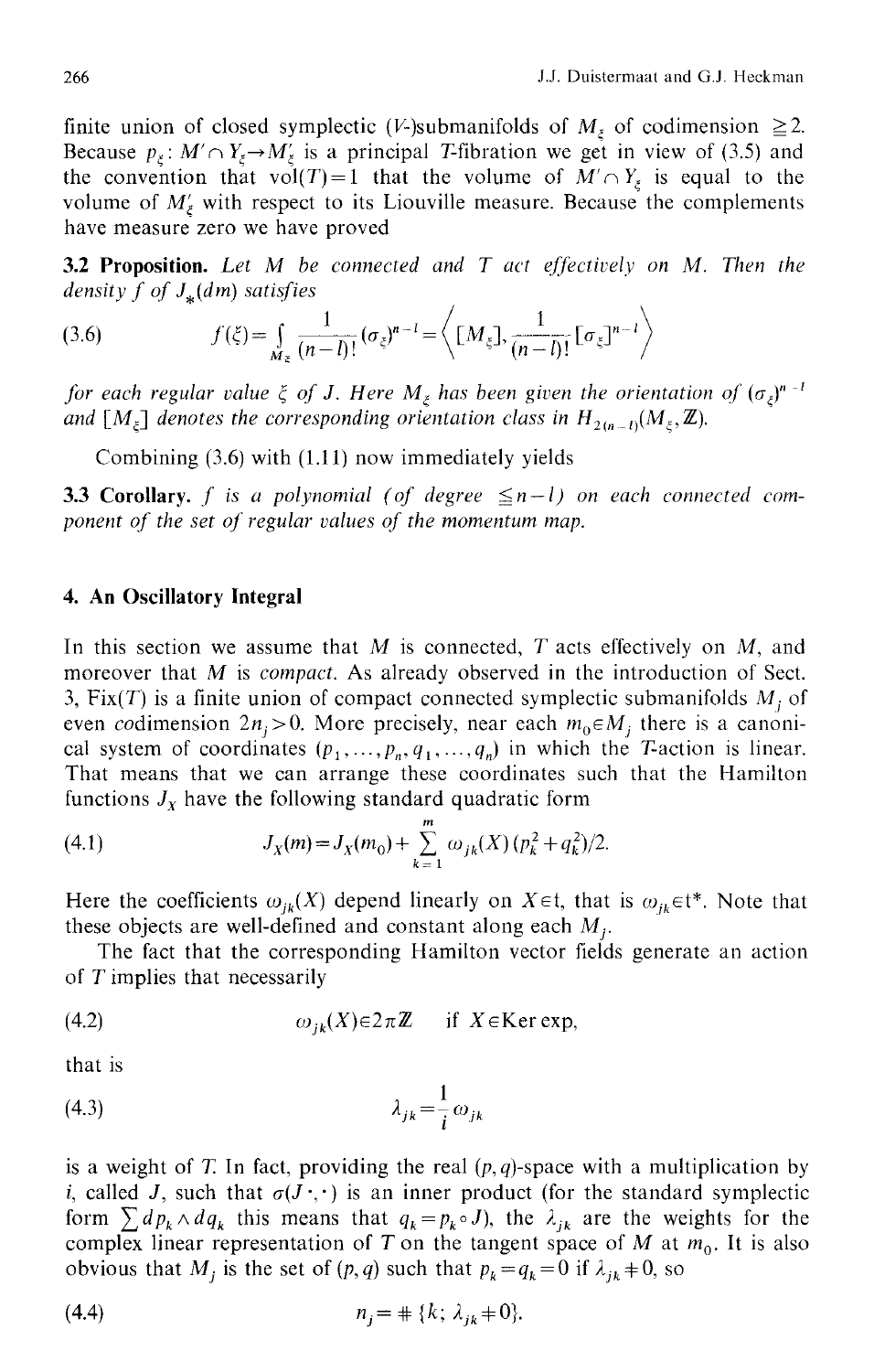We will enumerate the weights such that

$$
\lambda_{jk} \neq 0 \quad \text{for } k = 1, \dots, n_j.
$$

With these conventions made we can now state the

**4.1 Theorem<sup>4</sup>.** *The inverse Fourier transform of*  $J_{\star}(dm)$  *is given by* 

(4.6) 
$$
\int_{M} e^{i \langle X, J(m) \rangle} dm = \sum_{j} \frac{\text{vol}(M_{j}) e^{i \langle X, J(M_{j}) \rangle}}{\prod_{k=1}^{n_{j}} (\langle X, \lambda_{jk} \rangle / 2\pi)}
$$

*for*  $X \in \mathfrak{t}$  *such that* 

(4.7) 
$$
\langle X, \lambda_{jk} \rangle \neq 0
$$
 for all  $k = 1, ..., n_j$  (all j).

*Here*  $J(M_i)$  *denotes the common value of J on M<sub>i</sub>.* 

*Proof.* Application of the method of stationary phase (see for instance [Hö], Sect. 3.2) yields a na sala s

(4.8) 
$$
\int_{M} e^{it \langle X, J(m) \rangle} dm = \sum_{j} \frac{\text{vol}(M_{j}) e^{it \langle X, J(M_{j}) \rangle}}{\left(\frac{t}{2\pi i}\right)^{n_{j}} \prod_{k=1}^{n_{j}} \langle X, \omega_{jk} \rangle} + f(t),
$$

where t is a real parameter and f coincides on  $\mathbb{R}\setminus\{0\}$  with a Schwartz function. Observe that all higher terms in the asymptotic expansion vanish, because in the local coordinates introduced before the phase function is quadratic and the amplitude (being the Jacobi determinant of the local coordinates) is equal to 1.

Now choose  $X \in \mathfrak{t}$  such that (4.7) holds and such that {exptX; t=R} is a closed subgroup of T (isomorphic to a circle). The set of these  $X$  is dense in t, and since both left and right hand side of  $(4.6)$  are smooth in X (on the set of X satisfying (4.7)) it is sufficient to prove (4.6) for such X.

Now Corollary 3.3 for circle actions yields that the left hand side in (4.8), as a function of  $t$ , is equal to the inverse Fourier transform of a compactly supported piecewise polynomial functions on  $\mathbb{R}$ . Multiplying by  $(it)^{N}$ ,  $N$  sufficiently large, the first summand in the right hand side becomes smooth at the origin. The left hand side stays smooth, so  $(it)^N f(t)$  is a smooth Schwartz function on **R**.

However, on the Fourier transform side multiplication by  $(it)^N$  acts as (d) $N$  $\overline{d}$  and we get that the Fourier transform of  $(it)^{s}f(t)$  is equal to a linear combination of derivatives of  $\delta$ -functions (situated at the points  $\langle X, J(M) \rangle$ ). Combining with the smoothness we get  $\mathcal{F}((it)^N f(t)) = 0$ , hence  $(it)^N f(t) = 0$ , or  $f(t)=0$  for  $t\neq 0$ . Reading (4.8) now for  $t=1$  completes the proof.

*Remarks.* Clearly the right hand side of (4.6) extends to a smooth function of X on t, and even to a complex analytic function on  $t \otimes \mathbb{C}$ , because the left hand side does. Also the identity (4.6) extends to  $X \in \mathfrak{t} \otimes \mathbb{C}$ .

<sup>4</sup> See "Note added in proof" on page 268